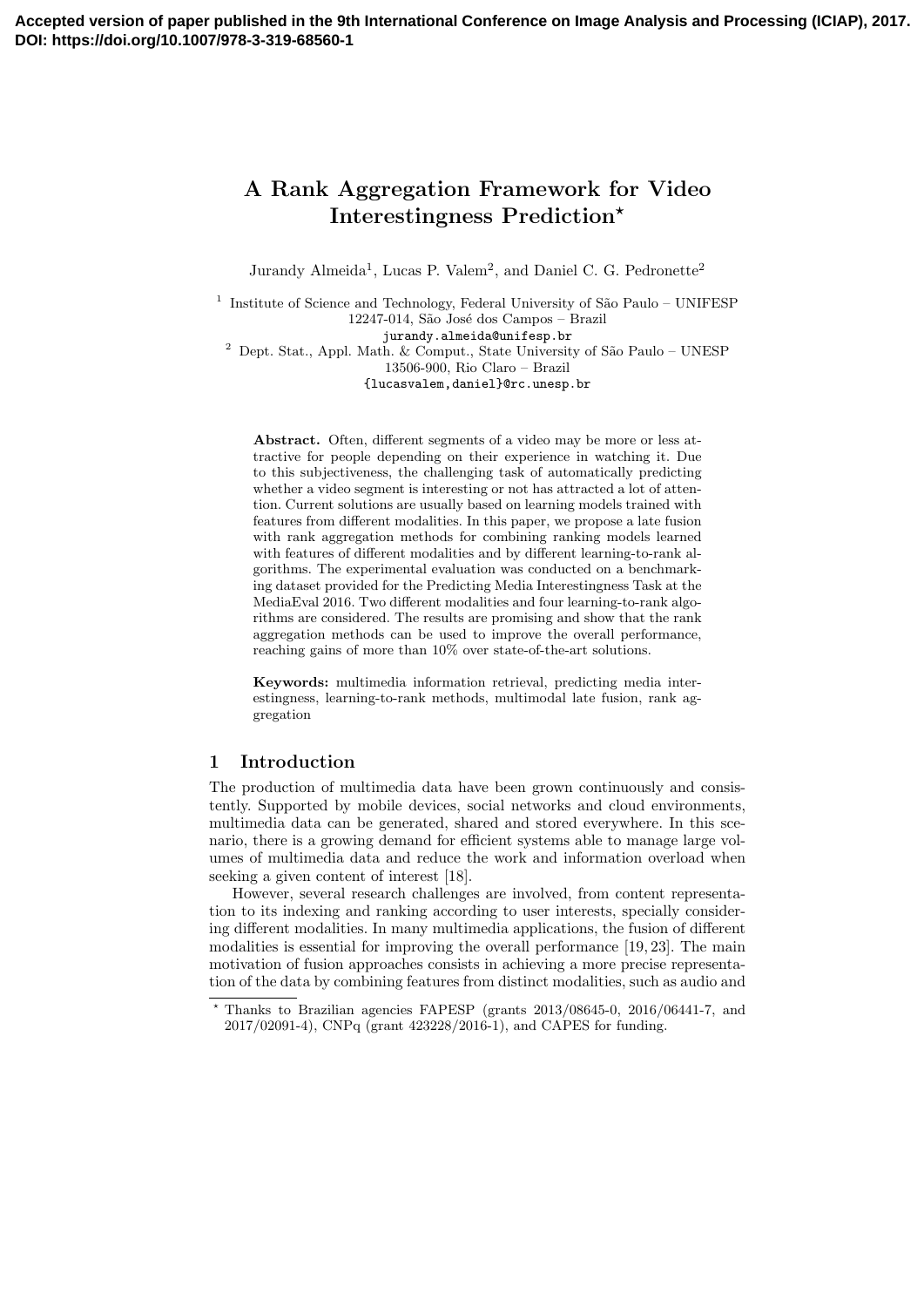visual content [20]. Additionally, different learning models capable of encoding user preferences can be also considered and fused as complementary information.

In this paper, a multimodal fusion framework based on rank aggregation is proposed for video interestingness prediction. Firstly, different audio and visual features are extracted for constructing a content-based representation. Subsequently, user preferences are encoded through learning-to-rank algorithms, used to construct rankers capable of predicting the interestingness degree of a video. Finally, rank aggregation methods are used for combining the multimodal information provided by different pairs of feature-rankers in order to improve the effectiveness of predictions. Experimental results demonstrate the potential of rank aggregation methods for combining multimodal information on interestingness prediction tasks, which can improve the state-of-the-art results [1] in more than 10%. In addition, the relevance of feature selection strategy is also discussed, providing useful guidance for future work.

This paper is organized as follows. Section 2 discusses related work. Section 3 presents the features, while Section 4 presents the learning-to-rank algorithms. Section 5 discusses the rank aggregation methods. Section 6 reports the results of our experiments. Finally, Section 7 states conclusions and presents future work.

# 2 Related Work

This section presents an overview of related work dedicated to video interestingness prediction. In this work, we are interested in multimodal approaches based on data fusion.

The pioneering work of Jiang et al. [16] introduced a new dataset for predicting the interestingness of videos, where a large number of features were evaluated and used to train prediction models with Ranking SVM [17]. According to their findings, audio and visual features are effective for approaching this task, and their fusion can improve the overall performance.

A lot of research on video interestingness prediction has been done for the MediaEval 2016 Predicting Media Interestingness Task [12]. This task aims to automatically select the most interesting video shots according to a common viewer by using features derived from audio-visual content or associated textual information. Ten groups submitted their results for the video subtask and six of them adopted a multimodal approach. The final ranking of these six groups based on the official results was: RECOD [1], UNIGECISA [26], RUC [8], NII-UIT [22], Technicolor [27], and BigVid [29].

Almeida [1] (RECOD team) extracted motion features from the video shots and used them to train four different ranking models, which were combined by a majority voting strategy. Here, we extend the work of Almeida by exploring data fusion (audio and visual data) to enhance video interestingness prediction.

Rayatdoost and Soleymani [26] (UNIGECISA team) used both audio and keyframe-based features provided for the task. Also, they extracted visual sentiment and emotional acoustic features. To obtain a single representation for each shot, they computed the mean and the standard deviation for all the keyframes. Then, principal component analysis (PCA) were applied to reduce the dimensionality of such features. Finally, three different regression models were trained based on the reduced features.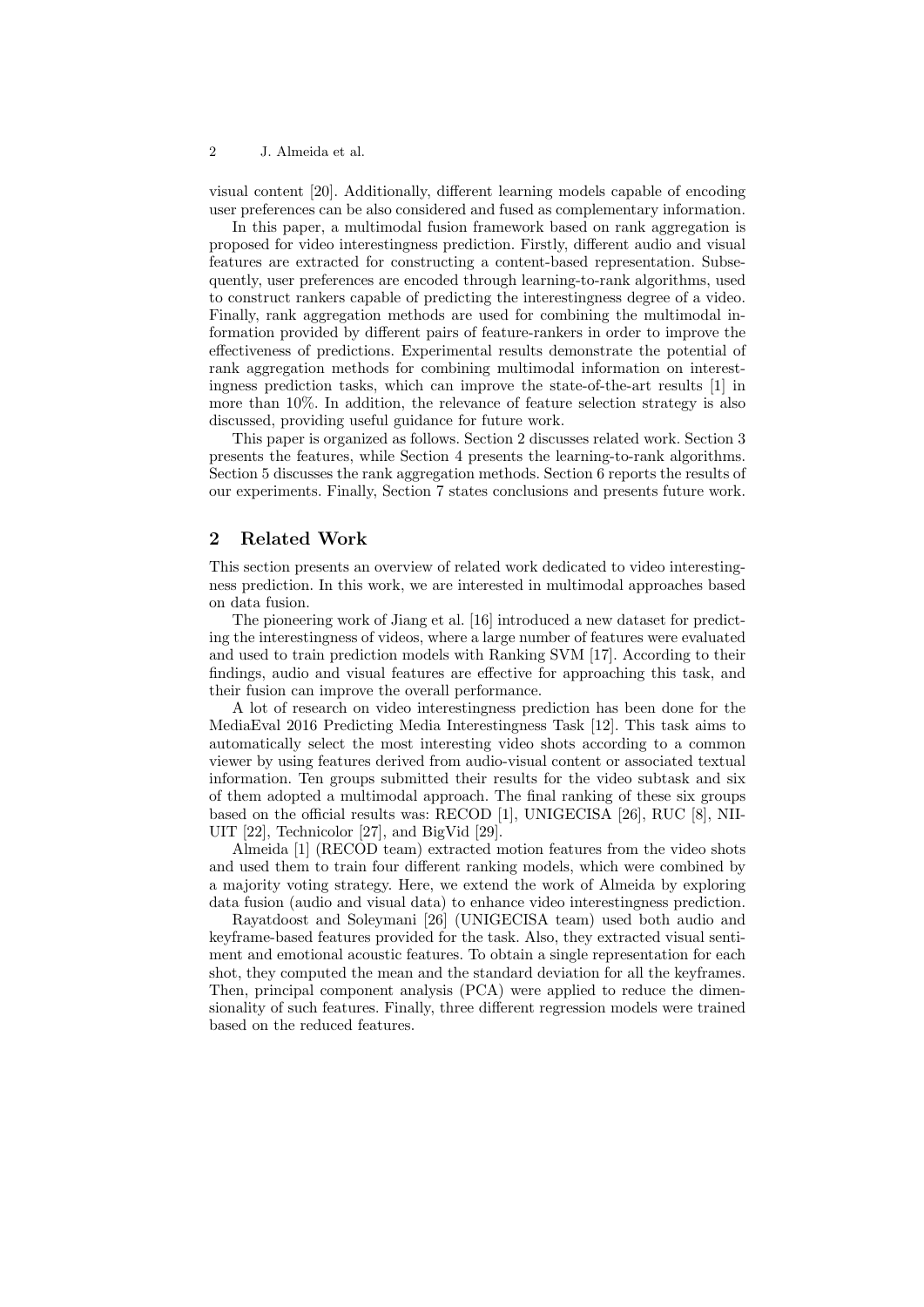Chen et al. [8] (RUC team) used both audio and keyframe-based features provided for the task. In addition, they extracted statistical acoustic and deep learning features. A single representation for each shot was computed by applying mean pooling over all the keyframe-based features. Different features were combined by early fusion and used to train two different classification models.

Lan et al. [22] (NII-UIT team) used both audio and keyframe-based features provided for the task and also extracted deep learning features. A max pooling strategy was used to aggregate all the keyframe-based features into a single representation for each shot, which was used to train a SVM (Support Vector Machine) classifier. Classification models learned with different features are combined by late fusion using an average weighting scheme.

Shen et al. [27] (Technicolor team) used both audio and keyframe-based features provided for the task. They used such features to train two different deep neural network architectures.

Xu et al. [29] (BigVid team) used both audio and keyframe-based features provided for the task. Also, they extracted semantic features based on sentiment and style attributes. Average pooling over all the keyframe-based features was applied to compute a single representation for each shot. Such features were used to train three different learning models: a classification model using SVM, a ranking model using Ranking SVM, and a deep neural network. In addition, they also considered the combination between SVM and Ranking SVM using a score-level average late fusion.

In this work, we propose a late fusion with rank aggregation methods for combining ranking models learned with features of different modalities and by different learning-to-rank algorithms.

# 3 Feature Extraction

Two main approaches were used to encode video content. One of them encodes motion information by using *histogram of motion patterns* [2]. The other approach is based on audio information and considers the well-known mel-frequency cepstral coefficients [11].

#### 3.1 Histogram of Motion Patterns

Instead of using any keyframe visual features, a simple and fast algorithm was adopted to encode visual properties, known as *histogram of motion pat*terns (HMP) [2]. It considers the video movement by the transitions between frames. For each frame of an input video, motion features are extracted from the video stream. For that,  $2 \times 2$  ordinal matrices are obtained by ranking the intensity values of the four luminance (Y) blocks of each macro block. This strategy is employed for computing both the spatial feature of the 4-blocks of a macro block and the temporal feature of corresponding blocks in three frames (previous, current, and next). Each possible combination of the ordinal measures is treated as an individual pattern of 16-bits (i.e., 2-bits for each element of the ordinal matrices). Finally, the spatio-temporal pattern of all the macro blocks of the video sequence are accumulated to form a normalized histogram.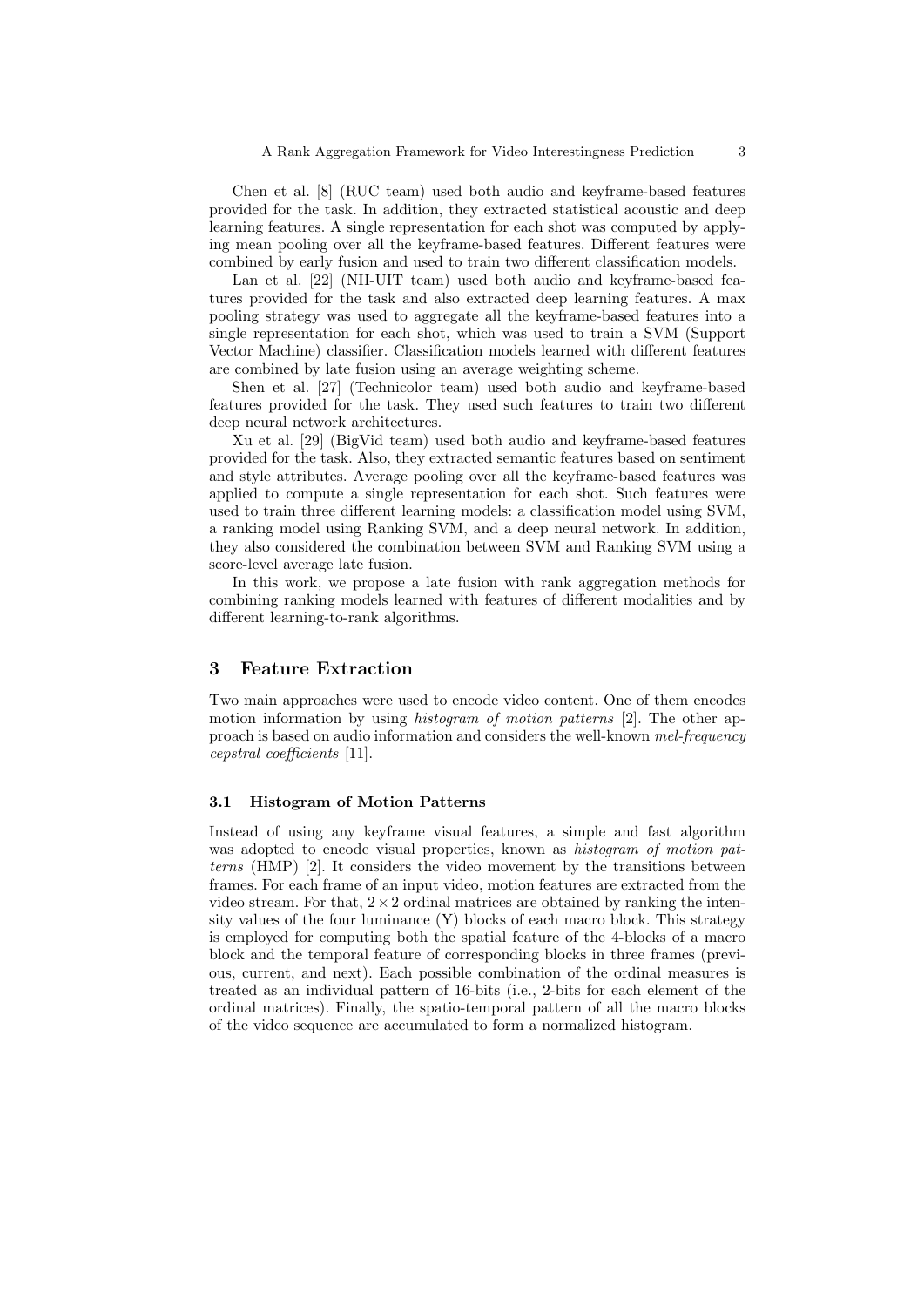#### 3.2 Mel-Frequency Cepstral Coefficients

Besides encoding visual properties using HMP, we also used a representation very popular to encode audio information, called mel-frequency cepstral coefficients (MFCC) [11]. They are capable of representing the short-time power spectrum of a sound in an accurate and compact form. Initially, the audio signal is filtered with a Finite Impulse Response (FIR) filter to pre-amplify high frequencies. Then, the resulting signal is converted to frames of small duration (typically 20-40ms). Next, such frames are weighted by a Hamming window aiming at removing any negative effects on its edges. After that, the power spectrum of each frame is computed by applying the Discrete Fourier Transform (DFT) and taking only the magnitude of the spectral coefficients. Thereafter, a filter bank of overlapping triangular filters, also known as Mel-scale filter bank, is used to smooth the spectrum and emphasize perceptually meaningful frequencies. Once the filterbank energies are computed, the logarithm of them is taken aiming at reducing large variations in energy, whose loudness is not perceived by humans. Finally, the Discrete Cosine Transform (DCT) is applied to the log Mel filterbank energies and then only the lower-order coefficients are used to form the feature vector.

# 4 Ranking Models

The interestingness of videos is a subjective concept that depends on judgments of different viewers on whether a video is interesting or not based on their experience in watching it. Due to this subjectiveness, the automatic prediction of the interestingness degree of a video is a challenging task.

To approach this task, we adopted the strategy proposed by Jiang et al. [16], where a machine learning model is trained aiming at comparing the interestingness between video pairs. In this way, given two videos to the system, it indicates the more interesting one. The basic idea is to use machine learning algorithms to learn a ranking function based on features extracted from training data, and then apply it to features extracted from testing data.

We have used four different learning-to-rank algorithms. The first three are based on pairwise comparisons: Ranking SVM [17], RankNet [6], and Rank-Boost [14]. The latter approach considers lists of objects by using *ListNet* [7].

Ranking SVM [17] is a pairwise ranking method that uses the Support Vector Machine (SVM) classifier to learn a ranking function. For that, each query and its possible results are mapped to a feature space. Next, a given rank is associated to each point in this space. Finally, a SVM classifier is used to find an optimal separating hyperplane between those points based on their ranks.

RankNet [6] is a pairwise ranking method that relies on a probabilistic model. For that, pairwise rankings are transformed into probability distributions, enabling the use of probability distribution metrics as cost functions. Thus, optimization algorithms can be used to minimize a cost function to perform pairwise rankings. The authors formulate this cost function using a neural network in which the learning rate is controlled with gradient descent steps.

RankBoost [14] is a pairwise ranking method that relies on boosting algorithms. Initially, each possible result for a given query is mapped to a feature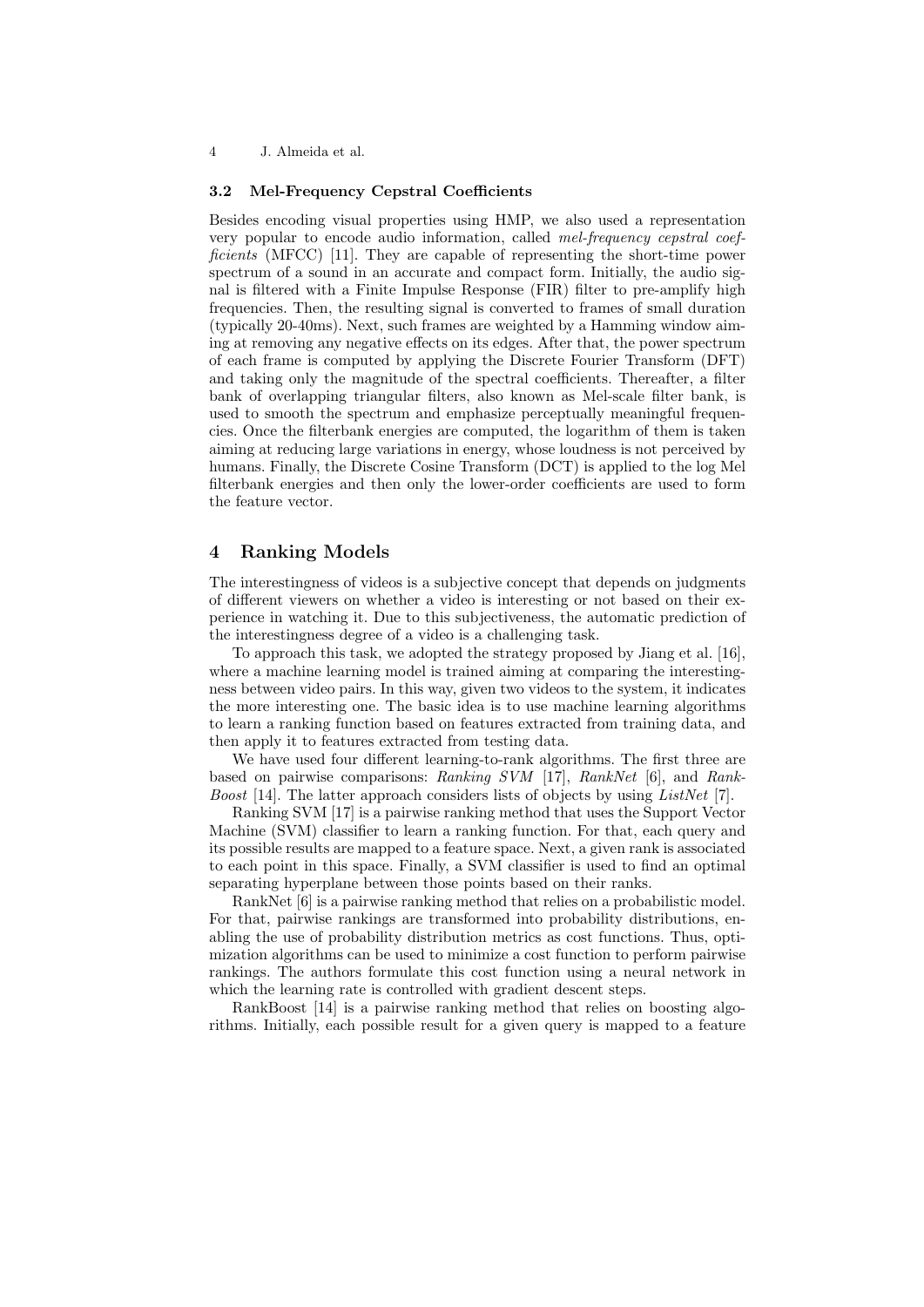space, in which each dimension indicates the relative ranking of individual pairs of results, i.e., whether one result is ranked below or above the other. Thus, the ranking problem is formulated as a binary classification problem. Next, a set of weak rankers are trained iteratively. At each iteration, the resulting pairs are re-weighted so that the weight of pairs ranked wrongly is increased whereas the weight of pairs ranked correctly is decreased. Finally, all the weak rankers are combined as a final ranking function.

ListNet [7] is an extension of RankNet that, instead of using pairwise rankings, considers all possible results for a given query as a single instance, enabling to capture and exploit the intrinsic structure of the data. Roughly speaking, it is a listwise ranking method that relies on the probability distribution of permutations. Initially, a given scoring function is used to define the permutation probability distribution for the predicted rankings. Then, another permutation probability distribution is defined for the ground truth. Next, the K-L divergence is used to compute the cross entropy between these two distributions, which is defined as the listwise ranking loss between them. Finally, a linear neural network model is trained through the gradient descent algorithm, which is used to minimize the listwise ranking loss.

## 5 Rank Aggregation Framework

Ranking has been established as a relevant task in many diverse domains, including information retrieval, natural language processing, and collaborative filtering [9]. However, in many situations, distinct ranking models produce different results. Additionally, the information provided by different ranking results is often complementary, and therefore, can be used for improving the effectiveness of the systems. This is the objective of rank aggregation methods, which aim at combining different rankings in order to obtain a more accurate one.

Rank aggregation approaches are often unsupervised, requiring no training data and can be seen as a way for obtaining a consensus ranking when multiple scores or ranked lists are provided for a set of objects. Different strategies have been used, considering mainly the information of the score computed for an object and the position (or rank) assigned to an object in a ranked list.

Formally, a rank aggregation method can be defined as follows. Let  $C = \{vs_1,$  $vs_2, \ldots, vs_n$  be a collection of video shots, where n denotes the number of shots for the video being analyzed. Let  $\mathcal{D} = \{D_1, D_2, \ldots, D_d\}$  be a set of rankers. Let the function  $\rho_i(i)$  denotes the interestingness degree assigned by the ranker  $D_j \in \mathcal{D}$  to the video shot  $vs_i \in \mathcal{C}$ .

Based on the score  $\rho_j$ , a ranked list  $\tau_j=(vs_1, vs_2, ..., vs_n)$  can be computed. The ranked list  $\tau_j$  can be defined as a permutation of the collection C, which contains the most interesting video shots according to the ranker  $D_j$ . A permutation  $\tau_j$  is a bijection from the set C onto the set  $[n] = \{1, 2, \ldots, n\}$ . For a permutation  $\tau_j$ , we interpret  $\tau_j(i)$  as the position (or rank) of the video shot  $vs_i$ in the ranked list  $\tau_j$ . We can say that, if  $vs_i$  is ranked before  $vs_l$  in the ranked list  $\tau_j$ , that is,  $\tau_j(i) < \tau_j(l)$ , then  $\rho(j, i) \geq \rho(j, l)$ .

Given the different scores  $\rho_j$  and their respective ranked lists  $\tau_j$  computed by distinct rankers  $D_j \in \mathcal{D}$ , a rank aggregation method aims to compute a fused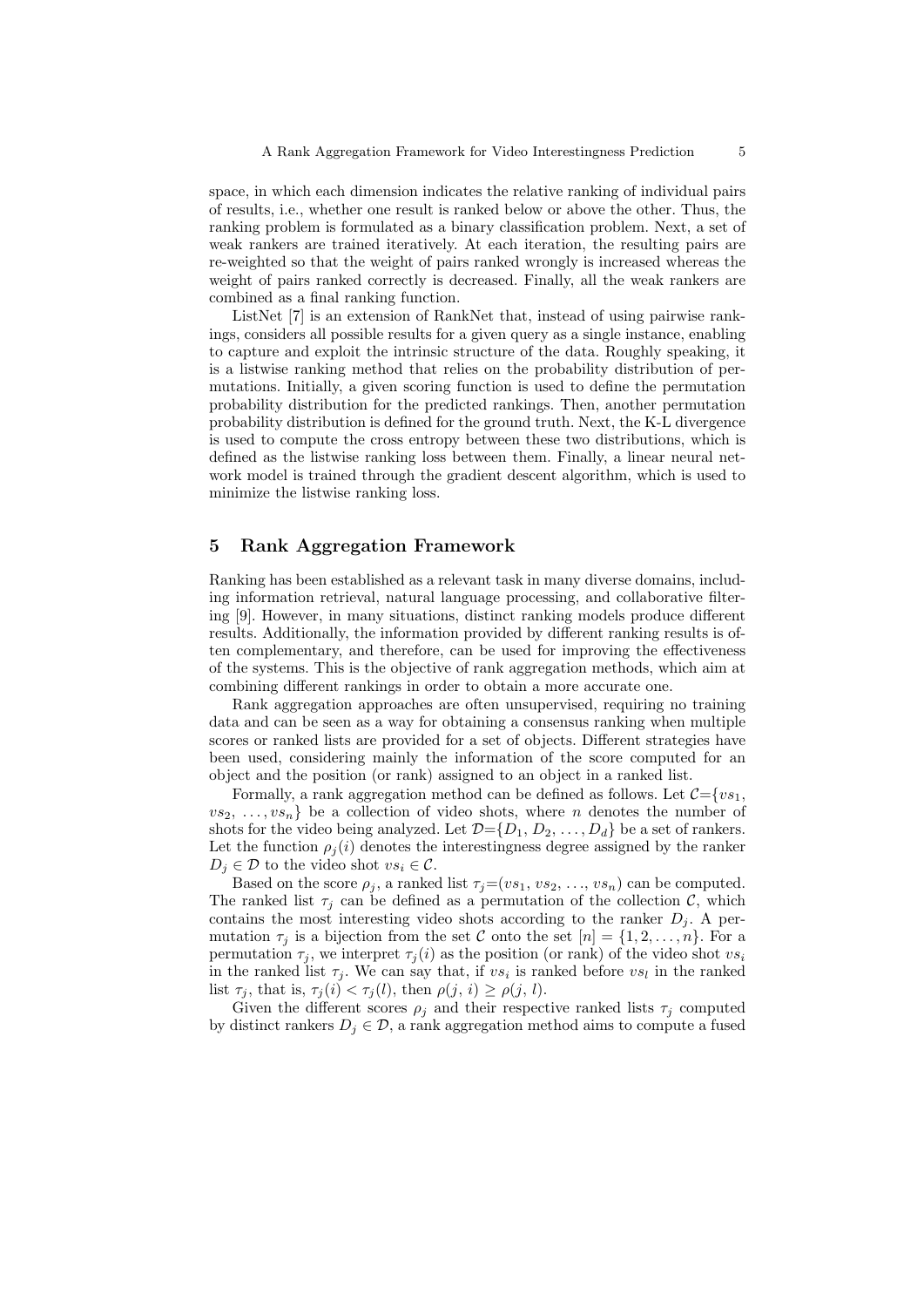score  $F(i)$  to each video shot  $vs_i$ . In this work, we used three different methods based on score and rank information, described in the following sections.

## 5.1 Borda Method

The Borda [30] method combines the rank information of each video shot in different ranked lists computed by different rankers. The Borda count method uses rank information in voting procedures. Rank scores are linearly assigned to video shots in ranked lists according to their positions and are summed directly.

More specifically, the distance is scored by the number of video shots not ranked higher than it in the different ranked lists [21]. The new score  $F_B(i)$  is computed as follows:

$$
F_B(i) = \sum_{j=0}^{d} \tau_j(i).
$$
 (1)

#### 5.2 Reciprocal Rank Fusion

The Reciprocal Rank Fusion [10] uses the rank information for computing a new score according to a naive scoring formula:

$$
F_R(i) = \sum_{j=0}^{d} \frac{1}{k + \tau_j(i)},
$$
\n(2)

The intuition behind the formula is based on the conjecture that highlyranked shots are significantly more relevant than lower-ranked shots [10]. The constant  $k$  mitigates the impact outlier rankers. For the experiments in this paper,  $k = 16$  is used.

# 5.3 Multiplicative Rank Aggregation

A multiplicative approach [24] is used for the rank aggregation based on scores. The use of a multiplication approach is inspired by the Naïve Bayes classifiers. Given a set of scores computed by distinct rankers, such classifiers try to estimate the relevance probability assuming conditional independence among rankers. Considering the independence assumption, the scores of each ranker are multiplied. The fused score  $F_M(i)$  for a given video shot  $vs_i$  is computed as:

$$
F_M(i) = \prod_{j=1}^d (1 + \rho(j, i)).
$$
\n(3)

#### 6 Experiments and Results

Experiments were conducted on a benchmarking dataset provided by the MediaEval 2016 organizers for the Predicting Media Interestingness Task [12]. This dataset is composed of 78 Creative Commons licensed trailers of Hollywood-like movies. It is divided into a *development set* of 52 videos (67%) and a test set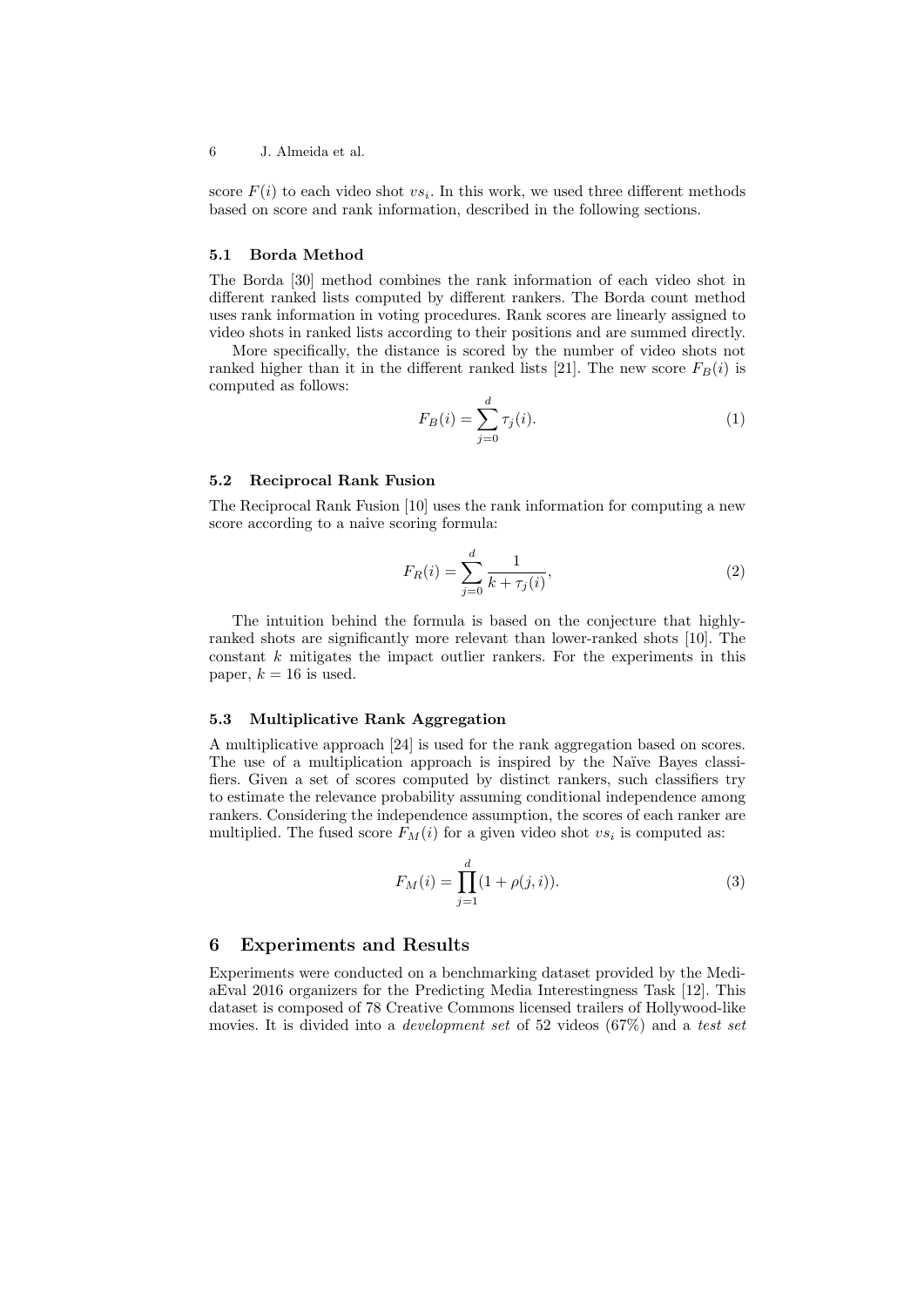of 26 videos (33%). These videos were segmented by hand, producing a total of 7,396 video shots. After video segmentation, the development set has 5,054 shots and the test set has 2,342 shots.

Each video shot was represented by the HMP and MFCC features, as discussed in Section 3. For encoding visual properties, we extracted the HMP features directly from the video data. On other hand, for representing audio information, we used the MFCC features provided for the task [15]. Unlike HMP, MFCC produces multiple local features for a same video. To obtain a single representation, we built a Bag-of-Features (BoF) [5] model upon local MFCC features. In the BoF framework, visual words [28] are obtained by quantizing local features according to a pre-learned dictionary. Thus, a video sequence is represented as a normalized frequency histogram of visual words associated with each local feature. In this work, we construct a codebook of 4000 visual words using a random selection. For the dictionary creation, we used only the MFCC features extrated from the development set.

Once the features were extracted, they were used as input to train machinelearned rankers, as presented in Section 4. The SVM<sup>rank</sup> package<sup>3</sup> [17] was used for running Ranking SVM. The RankLib package<sup>4</sup> was used for running RankNet, RankBoost, and ListNet. Ranking SVM was configured with a linear kernel. RankNet, RankBoost, and ListNet were configured with their default parameter settings. All those approaches were calibrated through a 4-fold cross validation on the development set. Next, the trained rankers were used to predict the rankings of test video shots. The rankings associated with the video shots of a same movie trailer were normalized using a z-score normalization. After that, the normalized rankings of all the rankers are combined using our proposed framework, producing the final prediction scores. Finally, a thresholding method was applied to transform the prediction scores into binary decisions. It was found empirically that better results were obtained when a video shot is classified as interesting if its prediction score is greater than 0.7; otherwise, it is classified as non interesting.

The effectiveness of our strategy was assessed using Mean Average Precision (MAP), which is the official evaluation metric adopted in the task. Our results were compared with those reported by Almeida<sup>5</sup> [1], which ranked 1st out of 10 groups in the MediaEval 2016 Predicting Media Interestingness Task.

Table 1 presents the results obtained by the HMP and MFCC features in isolation. On the development set, by analyzing the confidence intervals, it can be noticed that the performanceof the different learning-to-rank algorithms is similar, with a small advantage to Ranking SVM. On the test set, however, Ranking SVM provided the best results for HMP whereas ListNet was the best for MFCC. These results indicate that the fusion of such learning-to-rank algorithms may be promising.

For combining the results provided by different features and machine-learned rankers, we adopted the strategy proposed by Almeida et al. [3]. Initially, we

 $^3$  https://www.cs.cornell.edu/people/tj/svm\_light/svm\_rank.html

<sup>4</sup> https://sourceforge.net/p/lemur/wiki/RankLib/

<sup>5</sup> The results reported by Almeida [1] refer to those obtained using only the HMP feature and are presented in Table 1.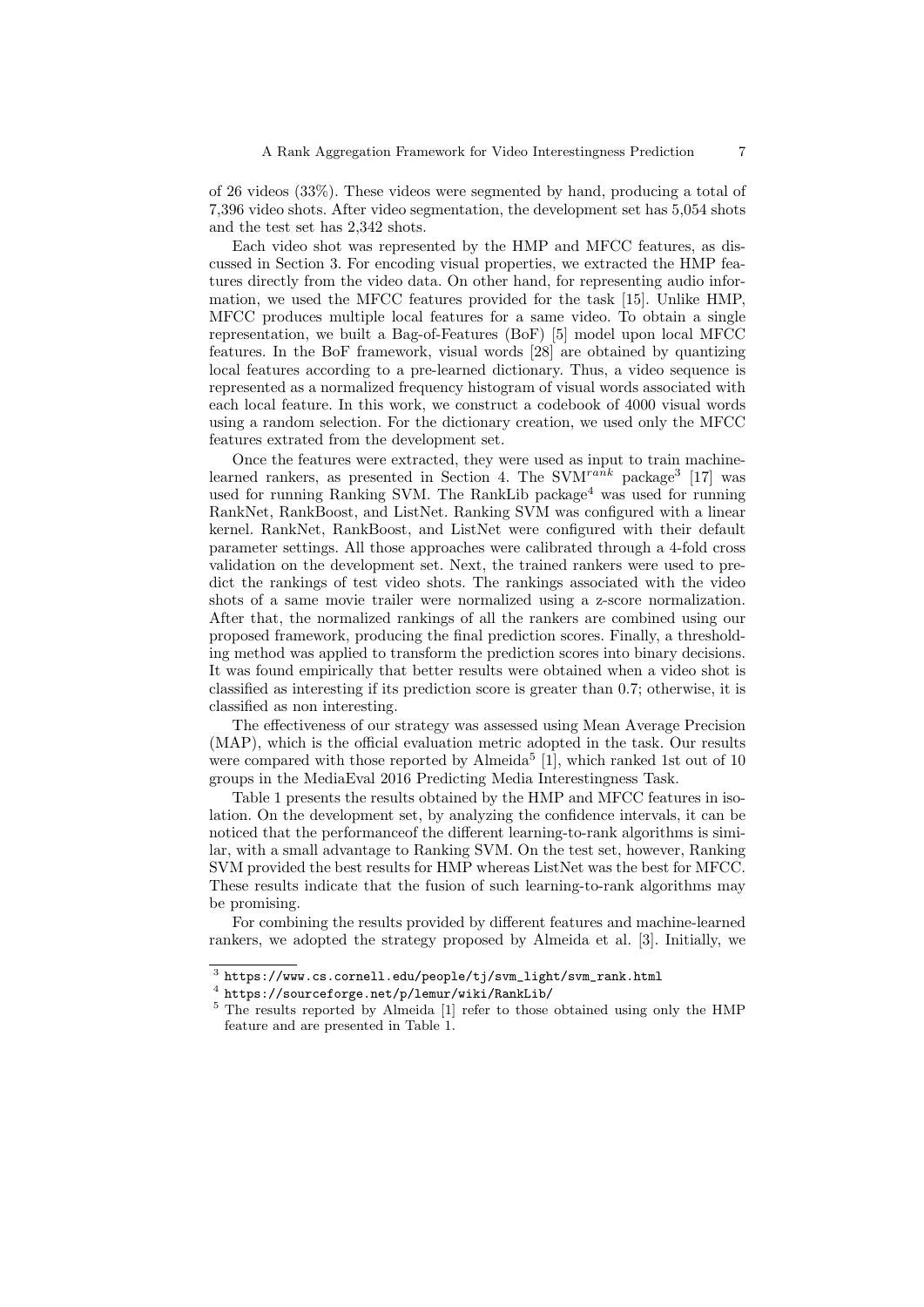| Feature     | <b>Ranker</b> | Development Set |                               |       |       |
|-------------|---------------|-----------------|-------------------------------|-------|-------|
|             |               | Avg.            | Conf. Interval (95%) Test Set |       |       |
|             |               |                 | min.                          | max.  |       |
| HMP         | Ranking SVM   | 15.19           | 13.99                         | 16.38 | 18.15 |
|             | RankNet       | 13.82           | 12.09                         | 15.55 | 16.17 |
|             | RankBoost     | 14.67           | 12.93                         | 16.42 | 16.17 |
|             | ListNet       | 13.32           | 12.06                         | 14.57 | 16.56 |
| <b>MFCC</b> | Ranking SVM   | 14.19           | 12.27                         | 16.12 | 15.87 |
|             | RankNet       | 13.33           | 11.49                         | 15.17 | 17.10 |
|             | RankBoost     | 12.53           | 11.55                         | 13.51 | 15.62 |
|             | ListNet       | 13.45           | 12.20                         | 14.71 | 17.57 |

Table 1. Results obtained by HMP and MFCC on the development set using the machine-learned rankers in isolation.

sorted the individual results obtained by each pair (feature & ranker) in a decreasing order of MAP. Then, each pair was selected according to its rank, i.e., the best was the first, the second best was the second, and so on. At each step, the next pair was combined with all the previous ones, as discussed in Section 5.

Figure 1 shows the MAP scores obtained by different rank aggregation methods on the development set. We show the behavior of such methods for combining the most effective pairs according to the average individual results achieved in the development set (see Table 1). The horizontal line denotes the MAP score for the best pair in isolation and forms a baseline for our proposed framework. The vertical line indicates the set of pairs which achieved the highest MAP score when combined with the rank aggregation methods. The error bars represent 95% confidence intervals computed from the 4 folds.



Fig. 1. MAP obtained by different rank aggregation methods on the development set.

We can see that, as more pairs are considered for late fusion, more effective results are obtained, until reach a peak. This is an expected behavior, because different features and machine-learned rankers may complement each other, which aggregates more information. From a certain point, however, non-relevant results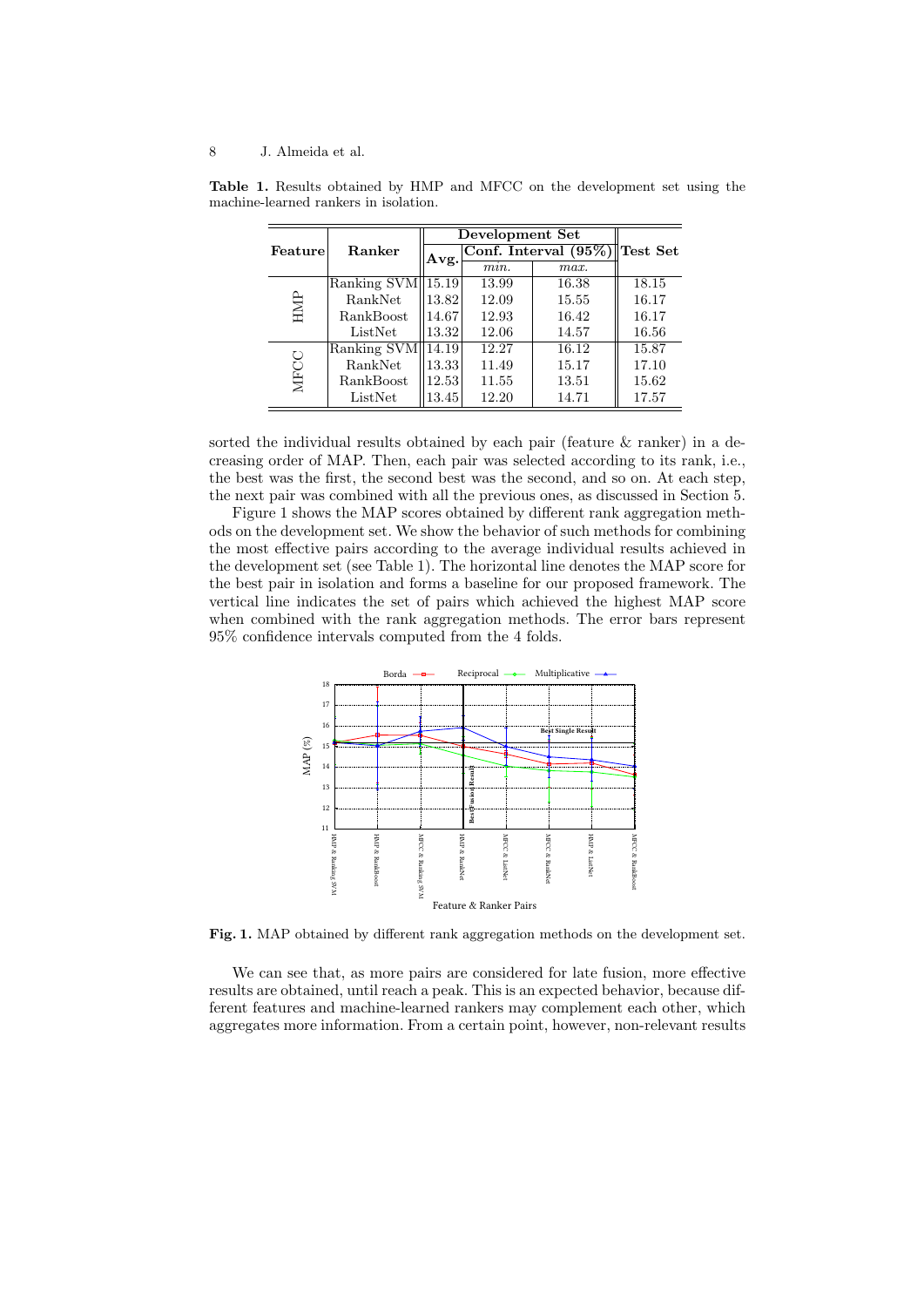from the less effective pairs exceed relevant results from the most effective ones and the gain decreases. By analyzing the confidence intervals, it is important to note that there is a high variance among the 4 folds. These results indicate that the ordering defined by such folds, i.e., from the most to the least effective pairs, is not consistent. This ordering is used for selecting the pairs to be combined by the rank aggregation methods.

Figure 2 shows the MAP scores obtained by different rank aggregation methods on the test set. In Figure  $2(a)$ , features and machine-learned rankers were selected for late fusion with rank aggregation methods in a decreasing order of their average individual results on the development set (see Table 1). Notice that the rank aggregation methods did not improve the best individual result (i.e., HMP & Ranking SVM). The main reason for such results is the selection strategy adopted for defining the pairs to be used for combination.



Fig. 2. MAP obtained by different rank aggregation methods on the test set.

In Figure 2(b), we replicate the previous experiment, however a different selection strategy was adopted. In this figure, we show the MAP scores as the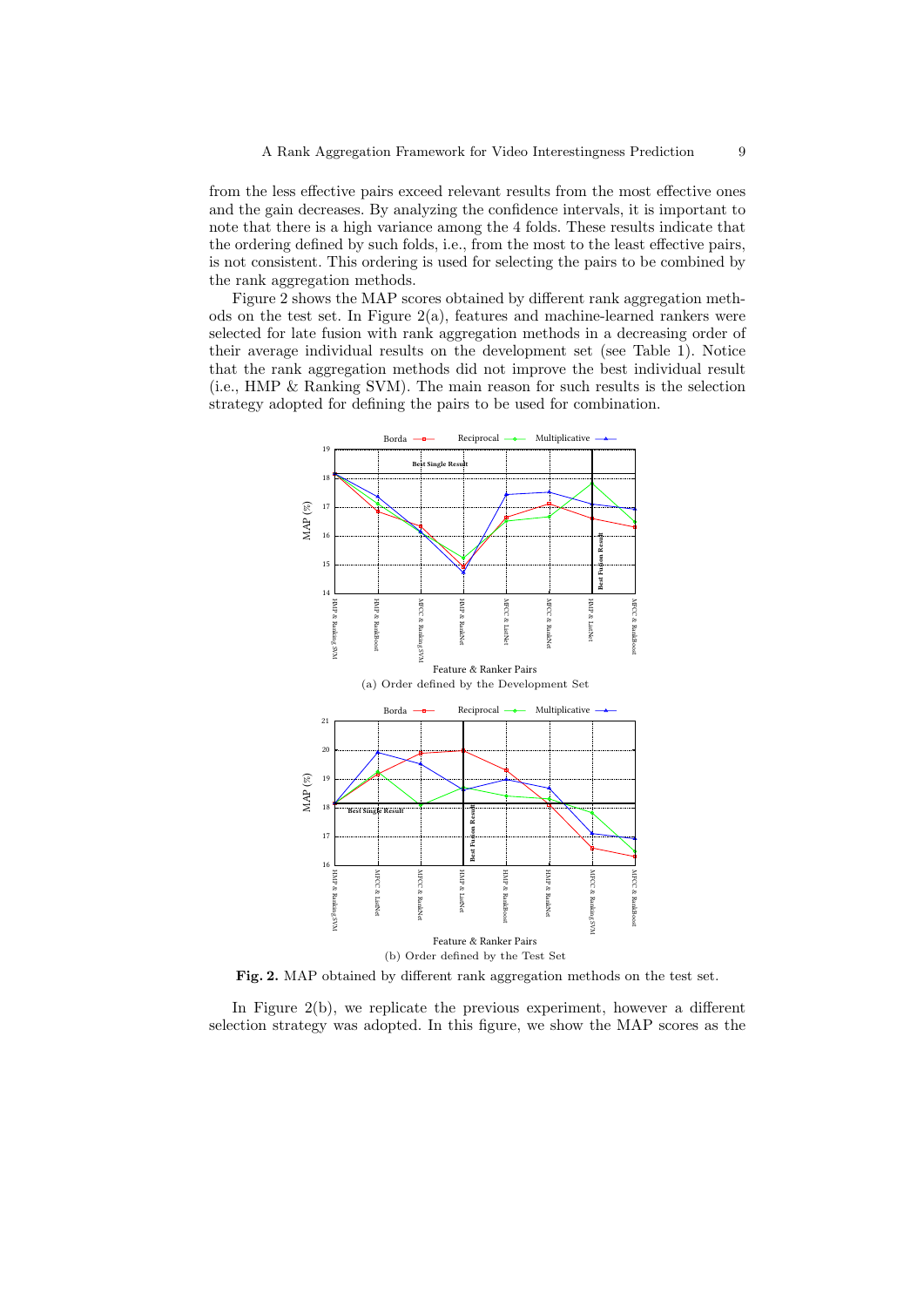most effective pairs are used for combination. Unlike the previous experiment, instead of considering the decreasing order of average individual results from the development set, the ordering was defined based on the individual results achieved in the test set (see Table 1). As we can see, the best fusion result was obtained by the Borda method in combining the four most effective pairs (i.e., HMP & Ranking SVM, MFCC & ListNet, MFCC & RankNet, HMP & ListNet), which achieved a MAP score equals to  $19.97\%$ , yielding gains of more than  $10\%$ with respect to the best single result (i.e., HMP & Ranking SVM).

Such positive results indicate the potential of rank aggregation methods for combining multimodal information and improving the interestingness prediction. At the same time, the importance of the selection strategy is also evident. The better results presented by the set of pairs defined by the effectiveness order on the test set indicate that unsupervised selection procedures can be exploited.

### 7 Conclusions

This paper presented a novel approach for predicting the interestingness of videos. Our method is based on combining the features of audio and visual modalities with rank aggregation methods. The proposed strategy relies on a late fusion of ranking models learned with different learning-to-rank algorithms.

Our approach was validated in the dataset of the MediaEval 2016 Predicting Media Interestingness Task. Conducted experiments demonstrate that our multimodal strategy yields better video interestingness prediction results when compared with those based on a single modality (either audio or visual information). Also, we show that, by using a proper selection strategy, the rank aggregation methods can be used to improve the overall performance, achieving significant gains in comparison with state-of-the-art solutions.

Future work includes the evaluation of other features (e.g., keyframe-based methods [13, 25]), especially those encoding information from different modalities, as well as perform an extensive study on smarter selection strategies for combining learning-to-rank algorithms (e.g., genetic programming [4]).

# References

- 1. Almeida, J.: UNIFESP at Mediaeval 2016: Predicting Media Interestingness task. In: Proc. of the MediaEval 2016 Workshop (2016)
- 2. Almeida, J., Leite, N.J., Torres, R.S.: Comparison of video sequences with histograms of motion patterns. In: ICIP. pp. 3673–3676 (2011)
- 3. Almeida, J., Pedronette, D.C.G., Alberton, B., Morellato, L.P.C., Torres, R.S.: Unsupervised distance learning for plant species identification. IEEE J. Sel. Topics Appl. Earth Observ. Remote Sens. 9(12), 5325–5338 (2016)
- 4. Andrade, F.S.P., Almeida, J., Pedrini, H., da S. Torres, R.: Fusion of local and global descriptors for content-based image and video retrieval. In: CIARP. pp. 845–853 (2012)
- 5. Boureau, Y.L., Bach, F., LeCun, Y., Ponce, J.: Learning mid-level features for recognition. In: CVPR. pp. 2559–2566 (2010)
- 6. Burges, C.J.C., Shaked, T., Renshaw, E., Lazier, A., Deeds, M., Hamilton, N., Hullender, G.N.: Learning to rank using gradient descent. In: ICML. pp. 89–96 (2005)